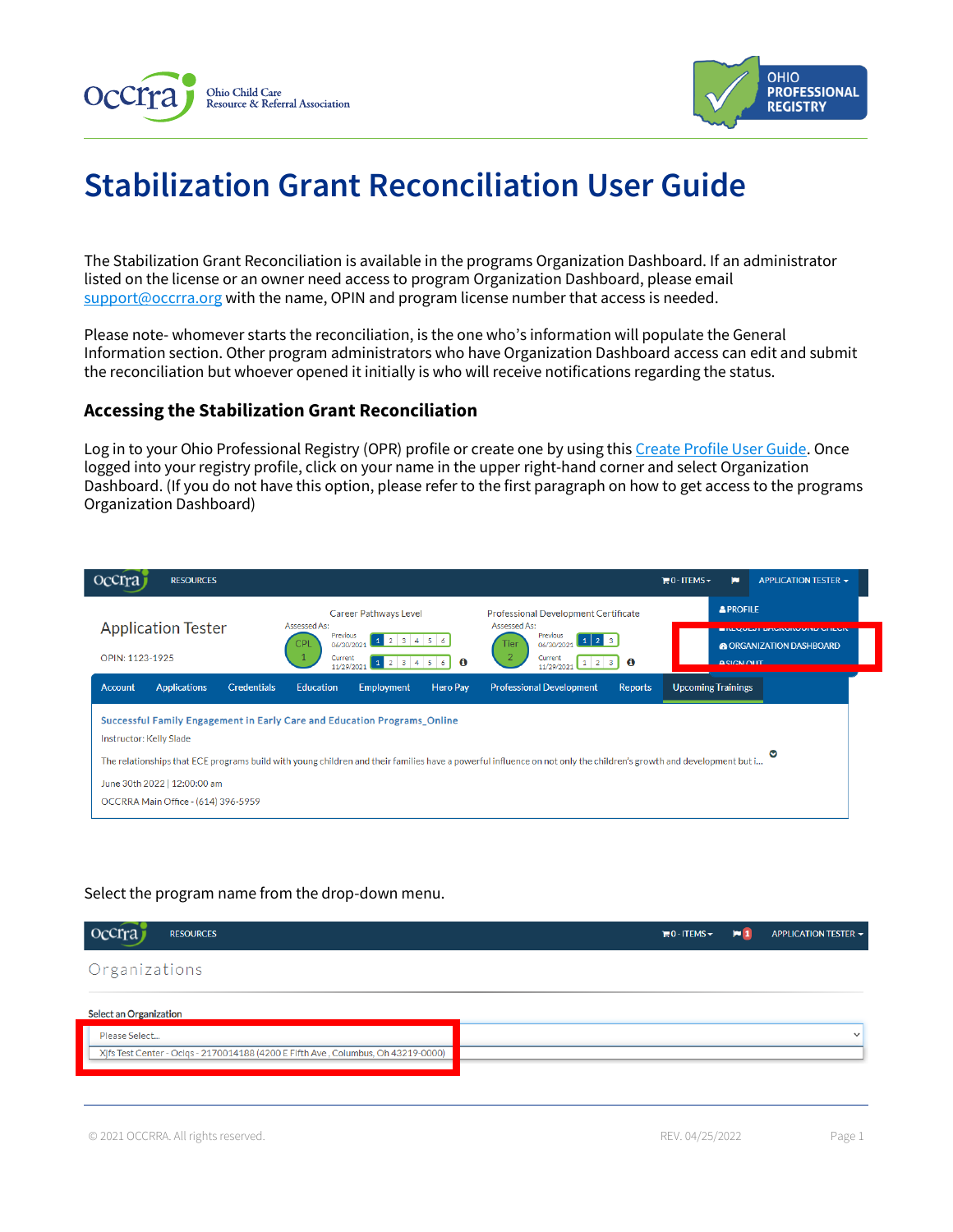

Navigate to the Applications tab in the programs Organization Dashboard.

| Dashbo | hd | <b>Applications</b>                       | <b>rrent Employees</b>                  | <b>Former Employees</b> | <b>Groups</b>             | <b>Reports</b> | <b>Payments</b>       | <b>Staff Schedules</b> |               |                      |
|--------|----|-------------------------------------------|-----------------------------------------|-------------------------|---------------------------|----------------|-----------------------|------------------------|---------------|----------------------|
|        |    |                                           | <b>STABILIZATION GRANT APPLICATIONS</b> |                         |                           |                |                       |                        |               |                      |
|        |    |                                           |                                         |                         |                           |                |                       |                        |               | +New December 2021   |
| Name   |    |                                           |                                         |                         | <b>Application Period</b> |                | <b>Submitted Date</b> | <b>Approved Date</b>   | <b>Status</b> | <b>Action</b>        |
|        |    | <b>Stabilization Grant Application</b>    |                                         |                         | 2021/12/01 - 2022/05/31   |                | 2021/12/02            | 2021/12/16             | √ Approved    | <b>⊕</b> View        |
|        |    | <b>Stabilization Grant Reconciliation</b> |                                         |                         | 2021/12/01 - 2022/05/31   |                |                       |                        |               | + Add Reconciliation |
|        |    |                                           |                                         |                         |                           |                |                       |                        |               |                      |

Locate your Approved Stabilization Grant Application.

To begin a reconciliation, click on the green +Add Reconciliation button. To find reconciliation guidance, please visit our websit[e HERE.](https://occrra.org/ohio-professional-registry/one-time-pandemic-payment-2/)

#### **Staff Schedules** Dashboard Groups Applications **Current Employees Former Employees** Reports Payments **STABILIZATION GRANT APPLICATIONS**

| Name                                      | <b>Application Period</b> |            | Submitted Date Approved Date | <b>Status</b>     | $\pm$ New December 2021<br><b>Action</b> |
|-------------------------------------------|---------------------------|------------|------------------------------|-------------------|------------------------------------------|
| <b>Stabilization Grant Application</b>    | 2021/12/01 - 2022/05/31   | 2021/12/02 | 2021/12/16                   | <b>√ Approved</b> | <b>⊕</b> View                            |
| <b>Stabilization Grant Reconciliation</b> | 2021/12/01 - 2022/05/31   |            |                              |                   | + Add Reconciliation                     |
|                                           |                           |            |                              |                   |                                          |

If you have not requested all the programs available funding, a pop-up will be displayed information you that if you start a reconciliation, you are forfeiting the remainder of that cycle's available dollars. To request the additional funds, click the cancel button and then create a new application by selecting +New December 2021 application button.

If you choose to forfeit the funds, click the blue Continue to Reconciliation button to move forward.

| <b>Available Funds Remaining!</b>                                  |                                                               |  |  |  |
|--------------------------------------------------------------------|---------------------------------------------------------------|--|--|--|
| Starting reconciliation will forfeit remaining avaliable<br>funds. |                                                               |  |  |  |
|                                                                    | <b>Access Development:</b><br>\$0 requested of \$6559 allowed |  |  |  |
| Cancel                                                             | <b>Continue to Reconciliation</b>                             |  |  |  |

© 2021 OCCRRA. All rights reserved. REV. 04/25/2022 Page 2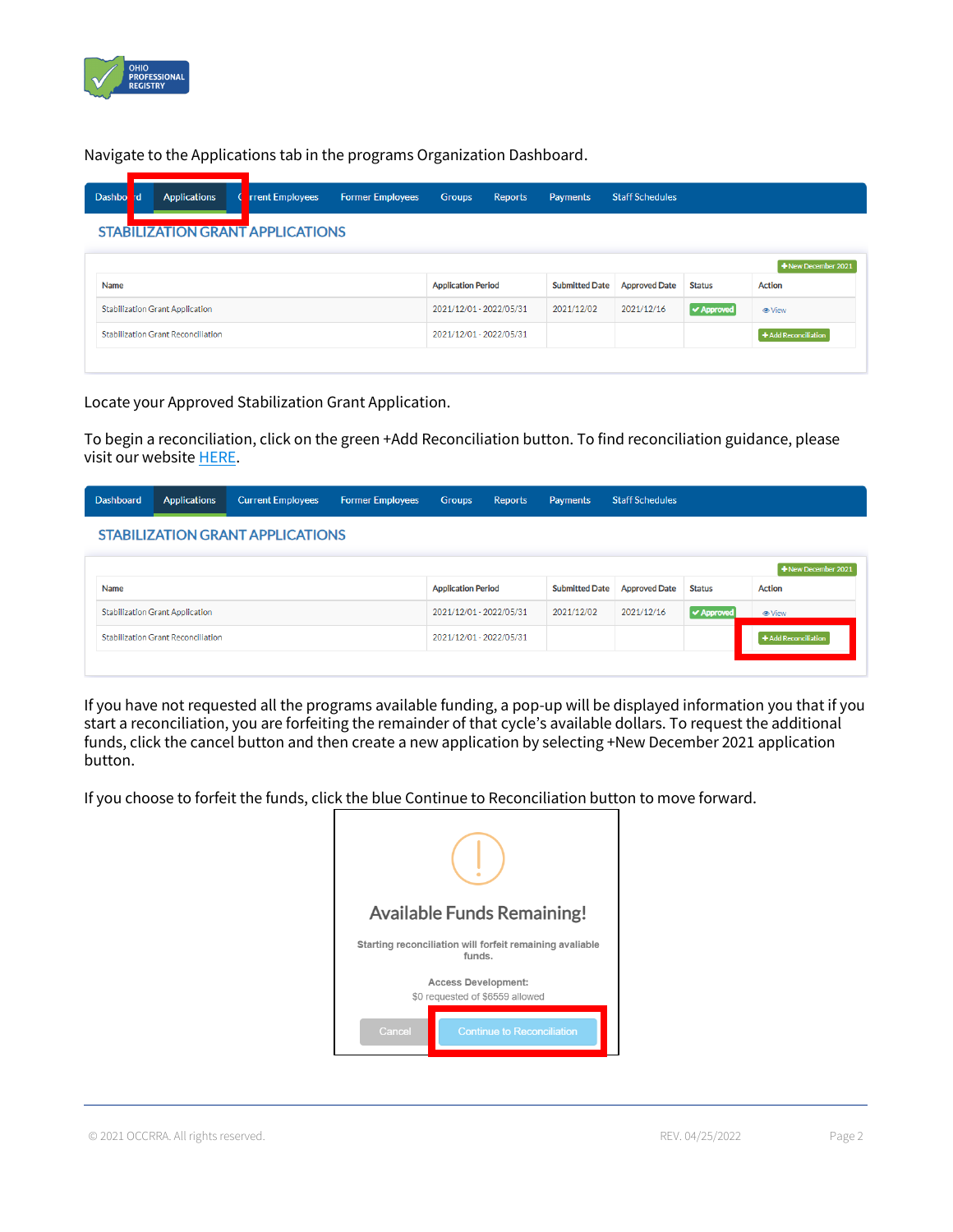

The program will not have access to the Stabilization Grant Reconciliation if there is a draft application in the Organization Dashboard. The program may complete and submit the draft application if additional funds are requested. If the draft application was created in error, please contac[t support@occrra.org](mailto:support@occrra.org) to have the draft application moved to a closed status.

#### **STABILIZATION GRANT APPLICATIONS**

| Name                                   | <b>Application Period</b> | <b>Submitted Date</b> | <b>Approved Dat</b> | <b>Status</b>                     | Action               |
|----------------------------------------|---------------------------|-----------------------|---------------------|-----------------------------------|----------------------|
| <b>Stabilization Grant Application</b> | 2021/12/01 - 2022/05/31   | 2021/12/09            |                     | <b>O</b> Closed<br><b>O</b> Notes | <b>O</b> View        |
| <b>Stabilization Grant Application</b> | 2021/12/01 - 2022/05/31   | 2021/12/10            | 2021/12/28          | $\blacktriangleright$ Approved    | <b><i>O</i></b> View |
| <b>Stabilization Grant Application</b> | 2021/12/01 - 2022/05/31   |                       |                     | <b>Draft</b>                      | <b><i>S</i></b> View |
|                                        |                           |                       |                     |                                   |                      |

# **Completing the Stabilization Grant Reconciliation**

#### General Information

This section pulls over data directly from the registry profile. It will list the professionals name, role at the program, program name, program number, total license capacity and program type. This information cannot be changed.

#### **General Information**

| Name of Owner/Administrator/Designee Completing Reconciliation | Role                  |                               |  |  |  |
|----------------------------------------------------------------|-----------------------|-------------------------------|--|--|--|
| <b>Reconciliation Tester</b>                                   |                       |                               |  |  |  |
| <b>Program Name</b>                                            | <b>Program Number</b> | <b>Total License Capacity</b> |  |  |  |
|                                                                |                       | 58                            |  |  |  |
| <b>Program Type</b>                                            |                       |                               |  |  |  |
| <b>Jfscenter</b>                                               |                       |                               |  |  |  |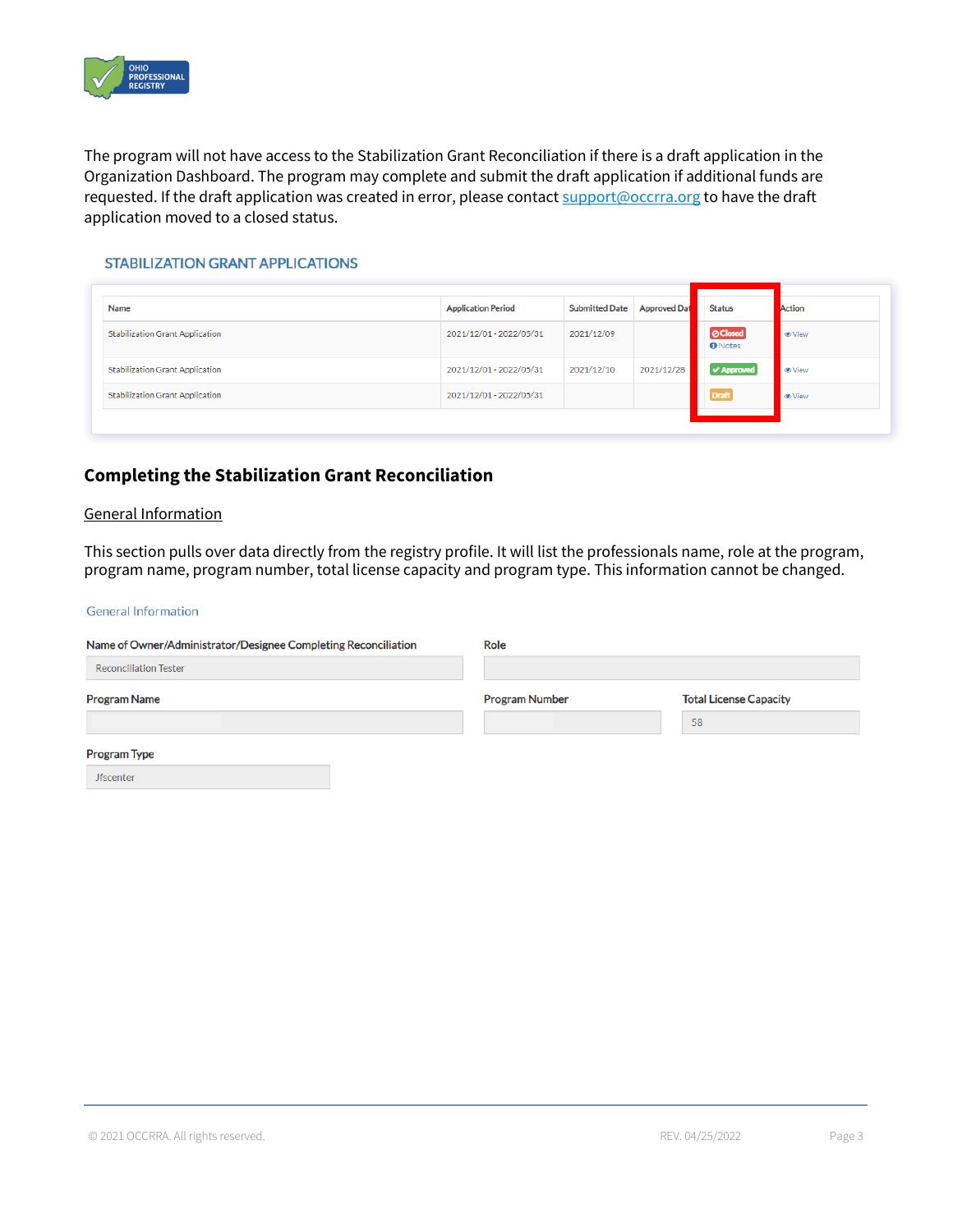

### **Expenses**

Each activity will be listed under the expenses section and list out the Use of Sub-Grant Funds that were selected in the application. To reconcile, type the amount of expenses per sub-grant activity in the boxes next to each activity. Once you begin typing, the Total Expenses activity will begin to total each entry for that Sub-Grant section. Do not round your entries and enter your exact expenses, even if the amount is over the total requested amount.

| <b>Expenses</b>                        |                                                                                                                                                                                | Type Here |                    |                    |
|----------------------------------------|--------------------------------------------------------------------------------------------------------------------------------------------------------------------------------|-----------|--------------------|--------------------|
| Child Care Stabilization<br>Sub-Grants | Use of Sub-Grant Funds                                                                                                                                                         |           | Total<br>Expenses* | Total<br>Requested |
|                                        | Personnel costs including wages, benefits such as health, dental, vision, paid<br>sick leave or family leave, retirement contributions                                         | 16257.58  |                    |                    |
| Operating/New Pandemic<br>Cost         | Ongoing costs such as rent, mortgage, utilities, and insurance                                                                                                                 | 250.85    |                    |                    |
|                                        | Facility maintenance and minor renovations                                                                                                                                     | 9.85      | \$15293.00         | \$15293            |
|                                        | PPE, sanitizer, classroom dividers, cleaning supplies, temporary sinks,<br>thermometers, other expenses that facilitate business practices consistent<br>with safety protocols | 124.85    |                    |                    |
| Workforce<br>Recruitment/Retention     | Sign-on/retention bonuses, ongoing premium or hazard pay                                                                                                                       | 8214.12   | \$7646.00          | \$7646             |
| <b>Access Development</b>              | Increase technology access by purchasing technology and new equipment fo<br>learning and development                                                                           | 8954.82   | \$6559.00          | \$6559             |
| <b>Totals</b>                          |                                                                                                                                                                                |           | \$29498.00         | \$29498            |

Each activity should have a dollar amount. If you find that an activity selected in the application, has a \$0, then enter a "0" in that field. The subtotaled amount entered for each sub-grant can meet or exceed the sub-grant requested amounts. Programs are not able to overspend in one sub-grant to cover a shortfall in another sub-grant.

If the program chose not to receive funds in a certain sub-grant category, the field will appear blank, and state "Waived" in the Use of Sub-Grant Funds category.

|                                    | Increased wages          |        |        |
|------------------------------------|--------------------------|--------|--------|
| Workforce<br>Recruitment/Retention | <b>Benefits</b>          |        | \$3253 |
|                                    | <b>Background checks</b> |        |        |
| <b>Access Development</b>          | Waived                   |        | \$0    |
| <b>Totals</b>                      |                          | \$0.00 | \$9760 |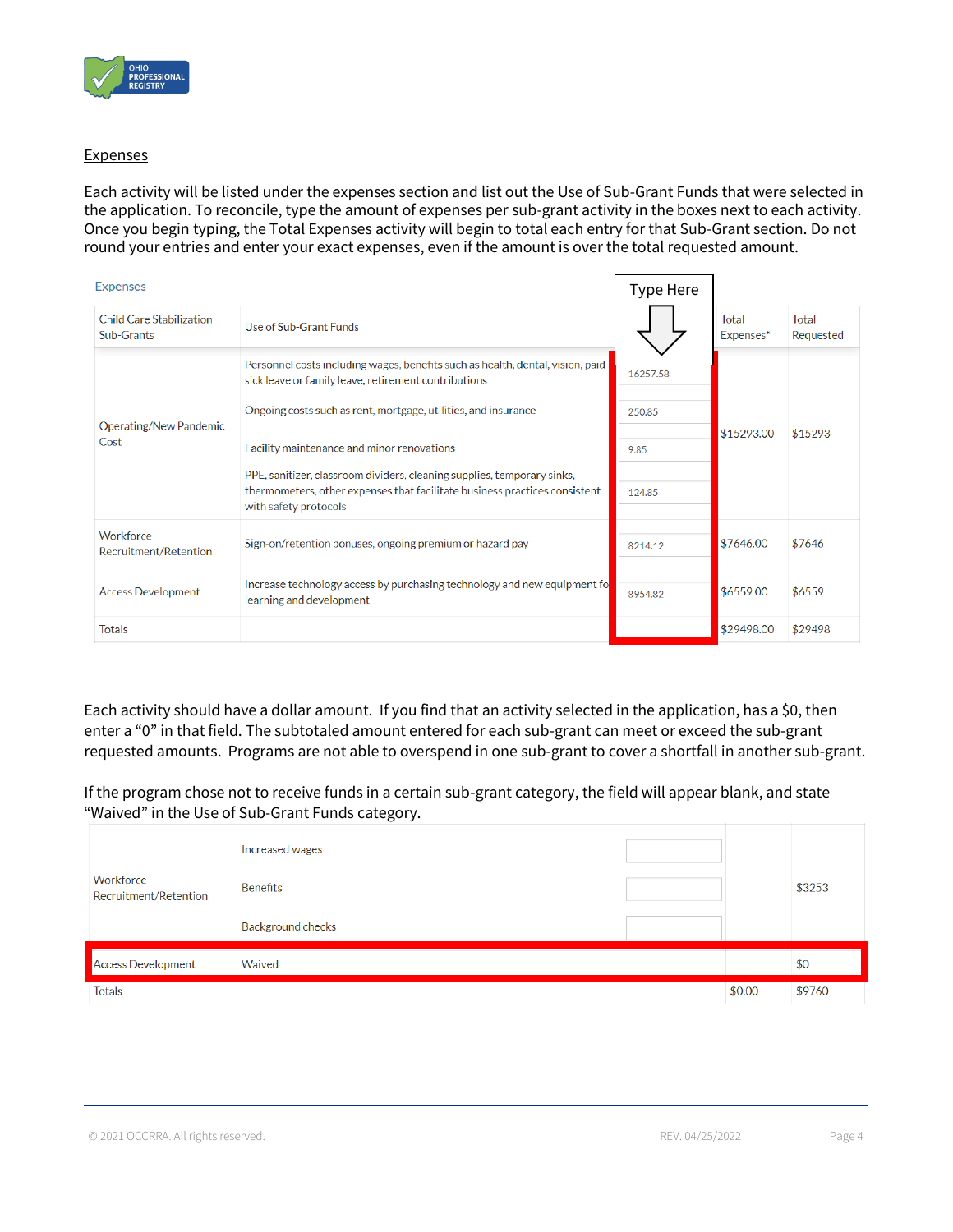

### Once all the boxes have been entered with an amount over \$0, you will see the total expenses added at the bottom compared to the total amount requested. If the program did not use all the funds they received, the funds will need to be returned to OCCRRA. Guidance regarding returning funds can be foun[d HERE.](https://occrra.org/ohio-professional-registry/one-time-pandemic-payment-2/)

| <b>Child Care Stabilization</b><br>Use of Sub-Grant Funds<br>Sub-Grants |                                                                                                                                                                                                                                                                                                                                                                                   |                                      | Total<br><b>Expenses</b> | Total<br>Requested |
|-------------------------------------------------------------------------|-----------------------------------------------------------------------------------------------------------------------------------------------------------------------------------------------------------------------------------------------------------------------------------------------------------------------------------------------------------------------------------|--------------------------------------|--------------------------|--------------------|
| <b>Access Development</b>                                               | Expand number of current classrooms to serve additional Infants/toddlers<br>Expand number of current classrooms to serve additional School-agers<br>Expand services for children with special needs<br>Increase technology access by purchasing technology and new equipment for<br>learning and development<br>Support SA children with learning gaps and social/emotional needs | 1000<br>1000<br>1000<br>1000<br>1233 | \$5233.00                | \$5233             |
| <b>Totals</b>                                                           |                                                                                                                                                                                                                                                                                                                                                                                   |                                      | \$22379.00               | \$22379            |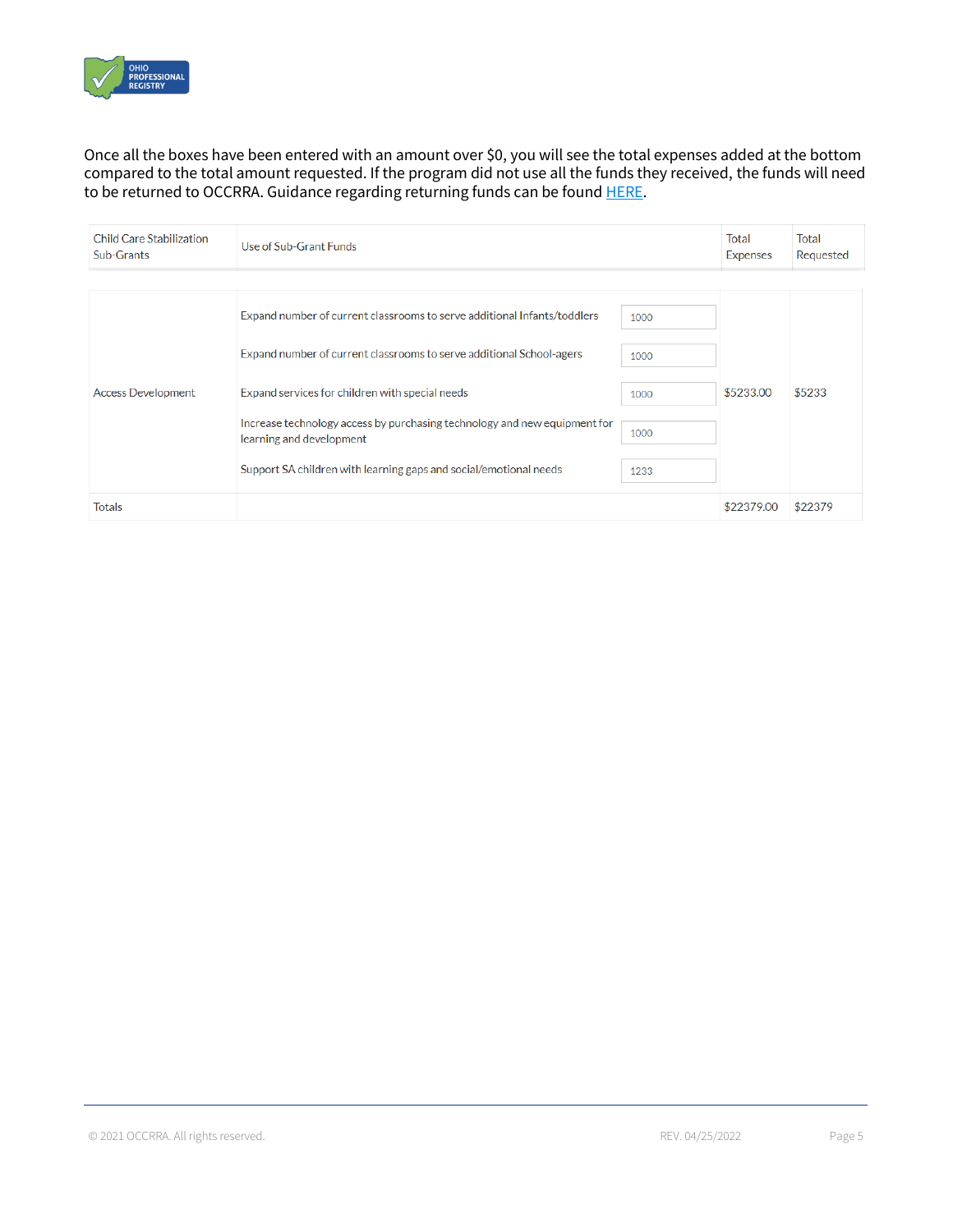

#### Certification/Signature

Each program must certify to the items listed in the reconciliation and sign it. The date will auto-populate to today's date when a signature is typed.

### **\*Note- if you have not reconciled all the funds, the last certification option will state how much you owe back to OCCRRA.**

#### Certification

By checking this box, I agree to the following:

- I certify that the information provided in this reconciliation expense report is true and accurate to the best of my knowledge and represents the actual expenses used with these funds.
- $\Box$  I understand that I will need to keep receipts and documentation for purchases made with these funds.
- I understand that my reconciliation may be selected for a desk review where all documentation related to my reported expenses will need to be uploaded.

|  |  | $\Box$ I understand that I need to repay the \$22379 balance of funds eceived as my program received more funds than what is included in this reconciliation. |
|--|--|---------------------------------------------------------------------------------------------------------------------------------------------------------------|
|--|--|---------------------------------------------------------------------------------------------------------------------------------------------------------------|

| J. Administrator/Owner/Designee<br>Sign<br>Date |  |
|-------------------------------------------------|--|
|                                                 |  |

The Submit Expenses button will remain yellow until all the required fields are entered. The red error will appear until all corrections have been made to the reconciliation.

| Signature of Administrator/Owner/Designee | Date                        |               |                                                            |
|-------------------------------------------|-----------------------------|---------------|------------------------------------------------------------|
|                                           |                             |               |                                                            |
| Signature is required                     |                             |               |                                                            |
|                                           |                             |               |                                                            |
|                                           | <b>Back To Applications</b> | Save as Draft | <b>Submit Expenses</b>                                     |
|                                           |                             |               | Please correct the incomplete information outlined in red. |

The professional completing the reconciliation will always have the option to Save as Draft at any time.

Once all items have been completed correctly within the reconciliation, the Submit Expenses button will turn green an allow the professional completing the reconciliation to click submit.



Once the Submit Expenses button is clicked, you will be brought to the Organization Dashboard Applications tab where you will see the Stabilization Grant Reconciliation is now listed as Submitted with a View only option and you will be provided a notification of submission.

© 2021 OCCRRA. All rights reserved. REV. 04/25/2022 Page 6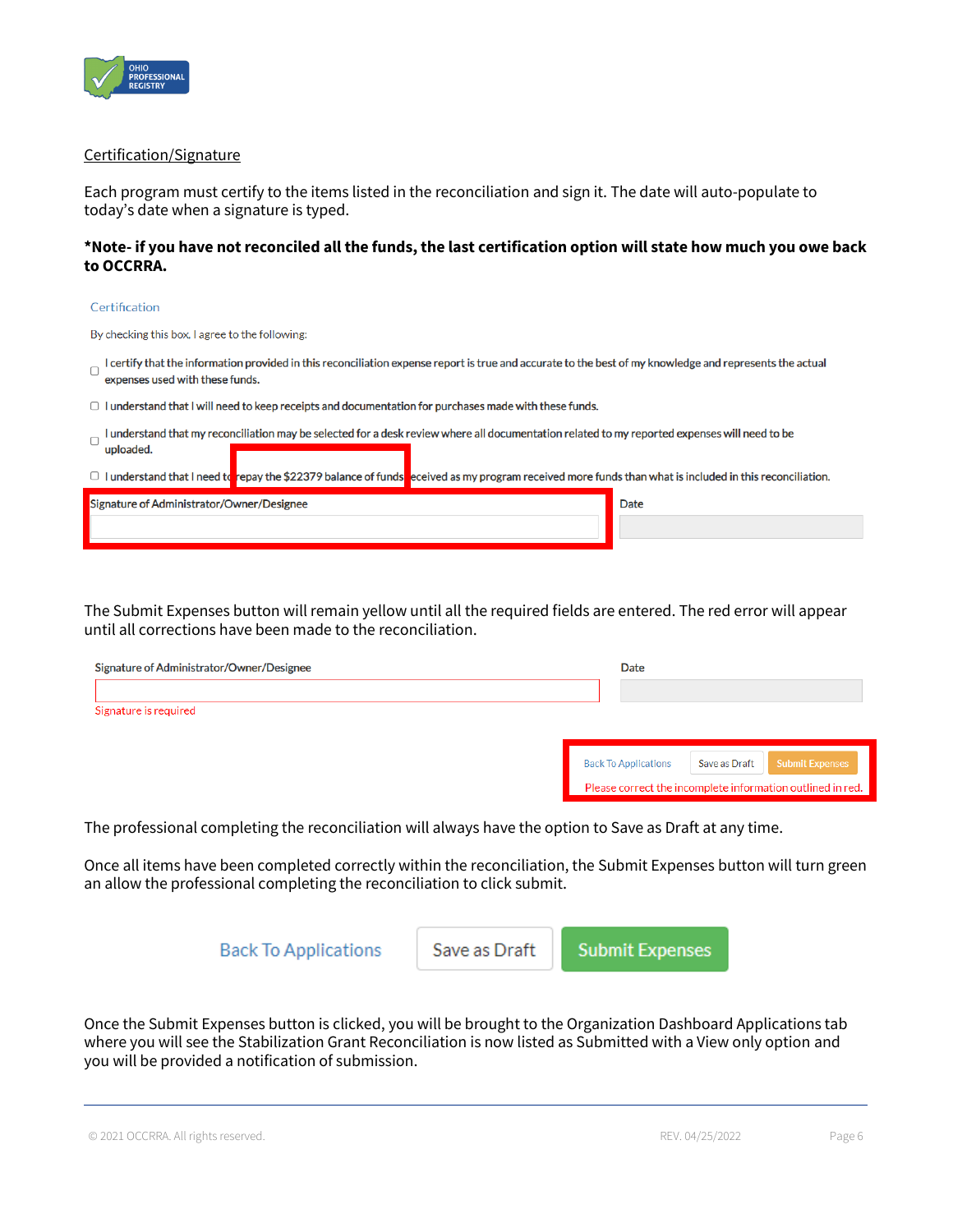

# **Desk Review Notice**

20% of grantees will be selected to complete a Desk Review of the Child Care Stabilization Grant. Programs may be notified with the application status being changed to Additional Action Needed with a note requesting the required supporting reconciliation documentation. Some may receive the following pop-up when the Submit Expenses button is pressed.



The page will reload, and a PDF uploader will appear in the reconciliation to be completed. Upload all required documentation for the reconciliation by following the reconciliation guidelines found **HERE**. Programs can upload one file with multiple documents. Please make sure the document you upload is legible for dates and amounts.

#### Attachments

| Upload PDF File(s). Drag and drop, or click to select files. |  |
|--------------------------------------------------------------|--|
|                                                              |  |
|                                                              |  |
|                                                              |  |
|                                                              |  |
|                                                              |  |

A new certification statement appears that must be selected prior to submission.

#### Certification

By checking this box, I agree to the following:

- I certify that the information provided in this reconciliation expense report is true and accurate to the best of my knowledge and represents the actual expenses used with these funds.
- I understand that I will need to keep receipts and documentation for purchases made with these funds.
- I understand that my reconciliation may be selected for a desk review where all documentation related to my reported expenses will need to be Z uploaded.

| I provided documentation for the purchases claimed in this reconciliation. I have clearly marked the corresponding expense category on my<br>documentation. |      |  |
|-------------------------------------------------------------------------------------------------------------------------------------------------------------|------|--|
| Signature of Administrator/Owner/Designee                                                                                                                   | Date |  |
|                                                                                                                                                             |      |  |